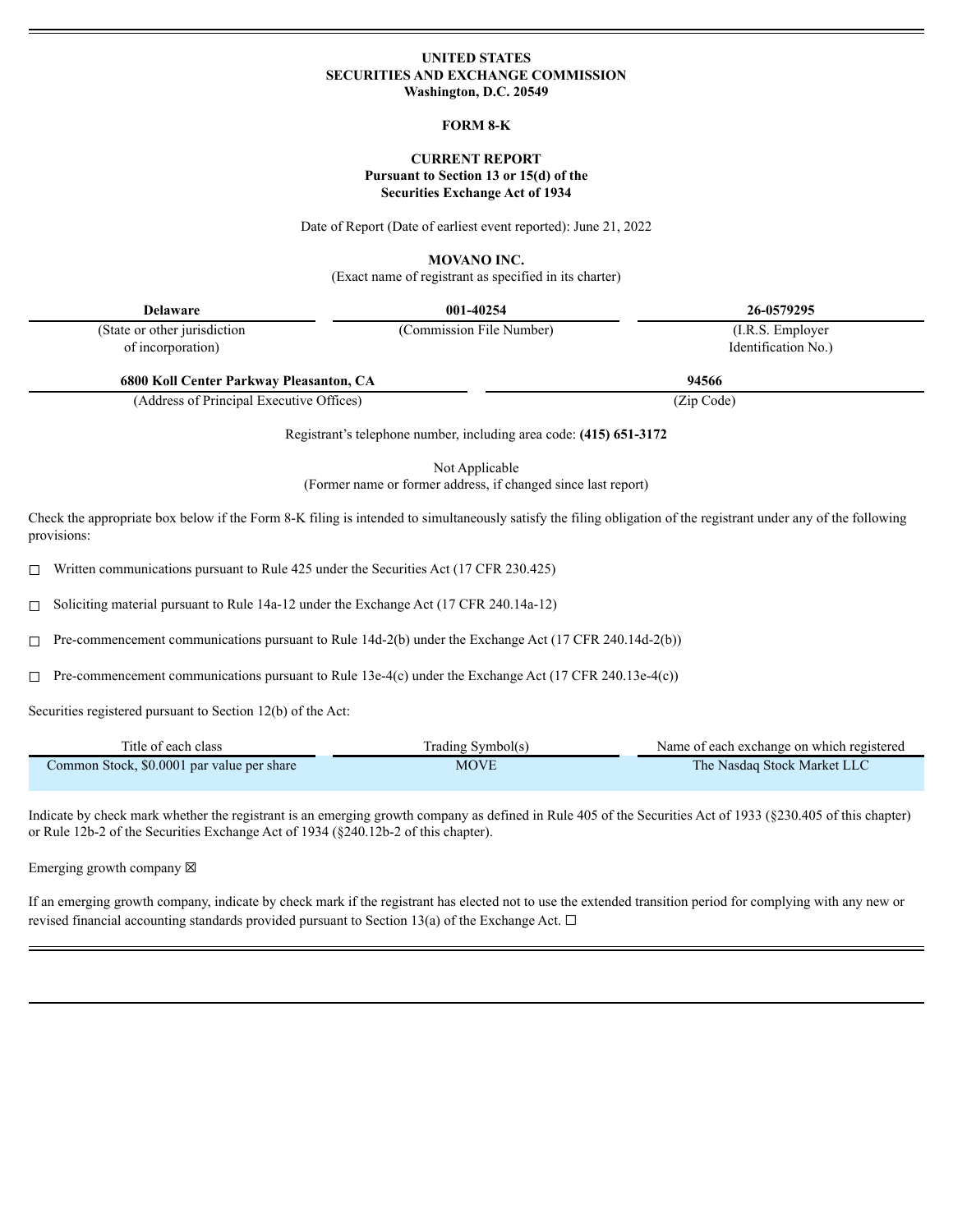### Item 5.02 Departure of Directors or Certain Officers; Election of Directors; Appointment of Certain Officers; Compensatory Arrangements of **Certain Officers.**

### *Approval of Amendment No. 1 to Movano Inc. Amended and Restated 2019 Omnibus Incentive Plan*

On June 21, 2022, the stockholders of Movano Inc. (the "Company") approved Amendment No. 1 ("Amendment No. 1") to the Company's Amended and Restated 2019 Omnibus Incentive Plan (the "2019 Plan"). A description of the terms and conditions of the 2019 Plan, as amended by Amendment No. 1, is set forth in the Company's Proxy Statement for the 2022 Annual Meeting of Stockholders of the Company (the "2022 Annual Meeting") as filed with the Securities and Exchange Commission on April 28, 2022 (the "2022 Proxy Statement") under the heading "Proposal 2 – Approval of Amendment No. 1 to Amended and Restated 2019 Omnibus Incentive Plan", which such description is incorporated by reference herein. This summary does not purport to be complete and is subject to, and qualified in its entirety by, the full text of Amendment No. 1, a copy of which is filed as Exhibit 10.1 to this Current Report on Form 8-K and is incorporated by reference into this Item 5.02.

### **Item 5.07 Submission of Matters to a Vote of Security Holders.**

On June 21, 2022, the Company held its 2022 Annual Meeting. The certified results of the matters voted upon at the 2022 Annual Meeting, which are more fully described in the 2022 Proxy Statement, are as follows:

The Company's stockholders elected the two nominees to the Company's Board of Directors to serve for three-year terms as Class I directors, with the votes cast as follows:

| <b>Director Name</b> | For       | Withheld | <b>Broker Non-Votes</b> |
|----------------------|-----------|----------|-------------------------|
| Emily Wang Fairbairn | 7.222.473 | 994,032  | 10,561,143              |
| Michael Leabman      | 7,784,479 | 432,026  | 10,561,143              |

The Company's stockholders approved Amendment No. 1 to the Company's Amended and Restated 2019 Omnibus Incentive Plan, with votes cast as follows:

| For       | Against | Abstain | <b>Broker Non-</b><br>- Votes |
|-----------|---------|---------|-------------------------------|
| 7,027,397 | 718,084 | 171,024 | $\sim$<br>10.561.143          |

The Company's stockholders ratified the appointment of Moss Adams LLP as the Company's independent registered public accounting firm for 2022, with votes cast as follows:

| For                   | Vgainst<br>$\sim$ $\sim$ | `bstain<br>.                                                                                                                                                            |
|-----------------------|--------------------------|-------------------------------------------------------------------------------------------------------------------------------------------------------------------------|
| 18<br>$\overline{16}$ | .028<br>۱۵3<br>. .       | $\wedge$ 1<br>.v 1 v<br><b>Contract Contract Contract Contract Contract Contract Contract Contract Contract Contract Contract Contract Co</b><br><b>Service Service</b> |

1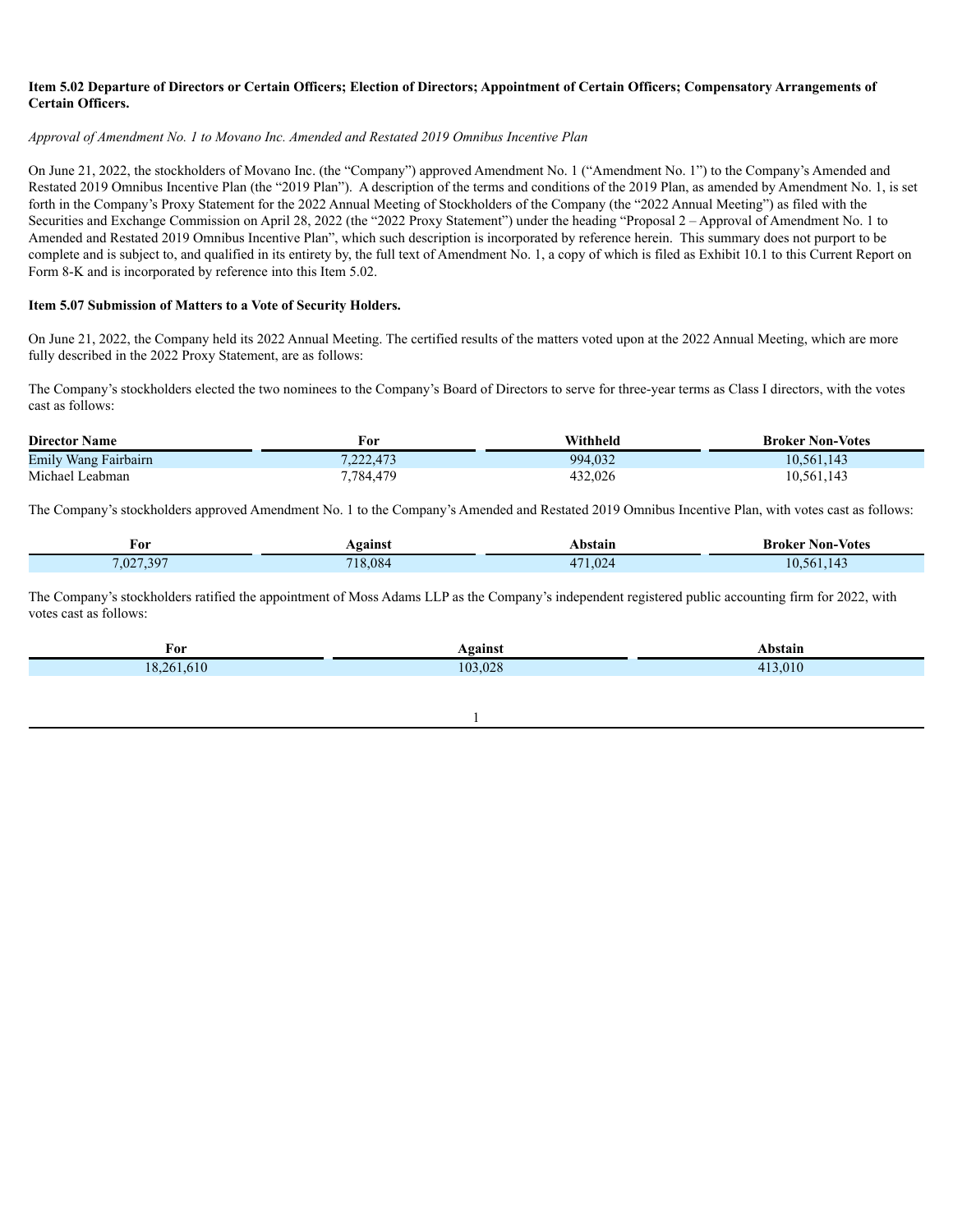# **Item 9.01 Financial Statements and Exhibits.**

### **Exhibits**

The following exhibits are filed herewith:

| Exhibit No. | <b>Exhibit Description</b>                                                      |
|-------------|---------------------------------------------------------------------------------|
| 10.1        | Amendment No. 1 to Movano Inc. Amended and Restated 2019 Omnibus Incentive Plan |
| 104         | Cover Page Interactive Data File (embedded within the Inline XBRL document)     |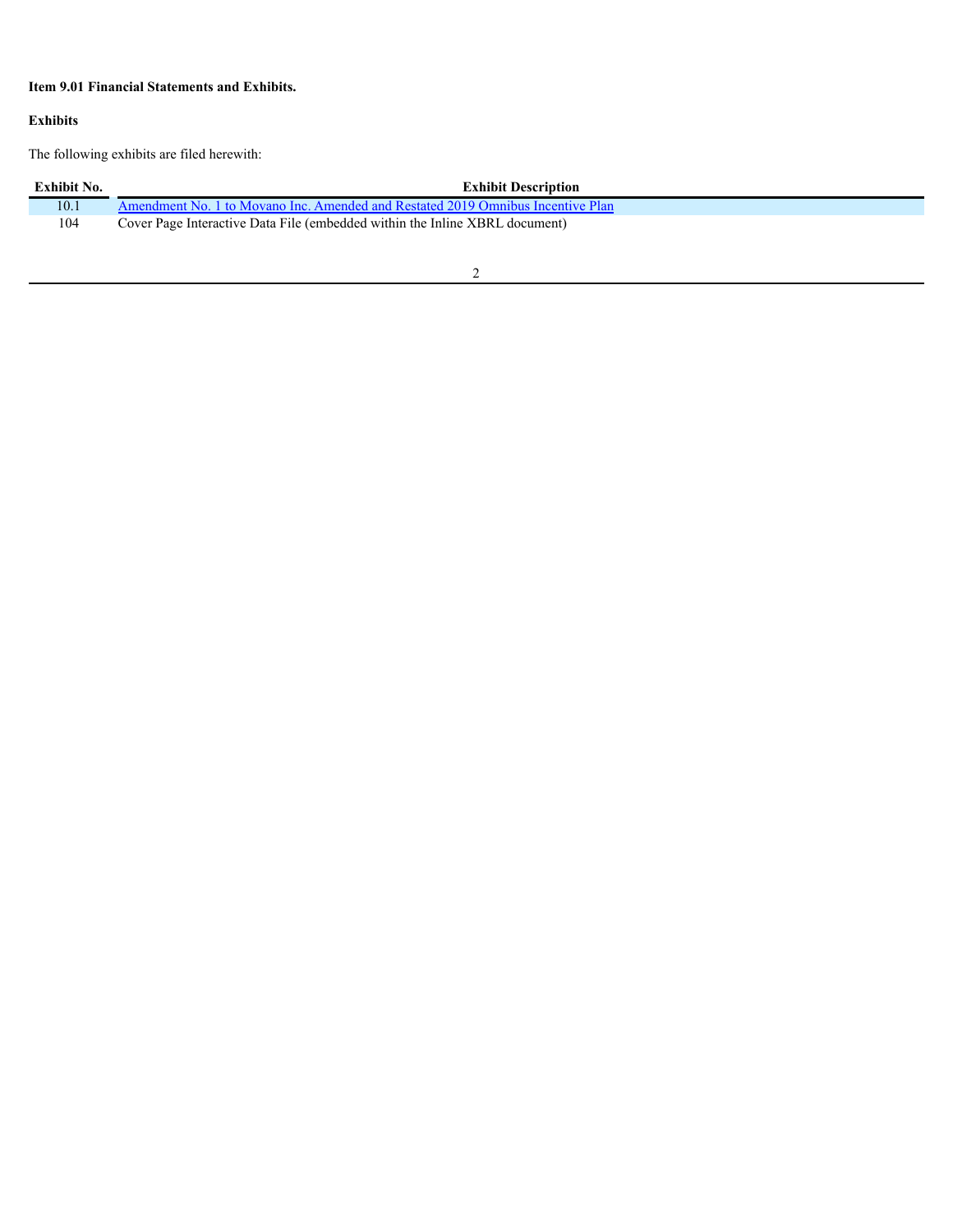### **SIGNATURES**

Pursuant to the requirements of the Securities Exchange Act of 1934, the registrant has duly caused this report to be signed on its behalf by the undersigned hereunto duly authorized.

# **MOVANO INC.**

Date: June 22, 2022 By: /s/ J Cogan

J Cogan Chief Financial Officer

3